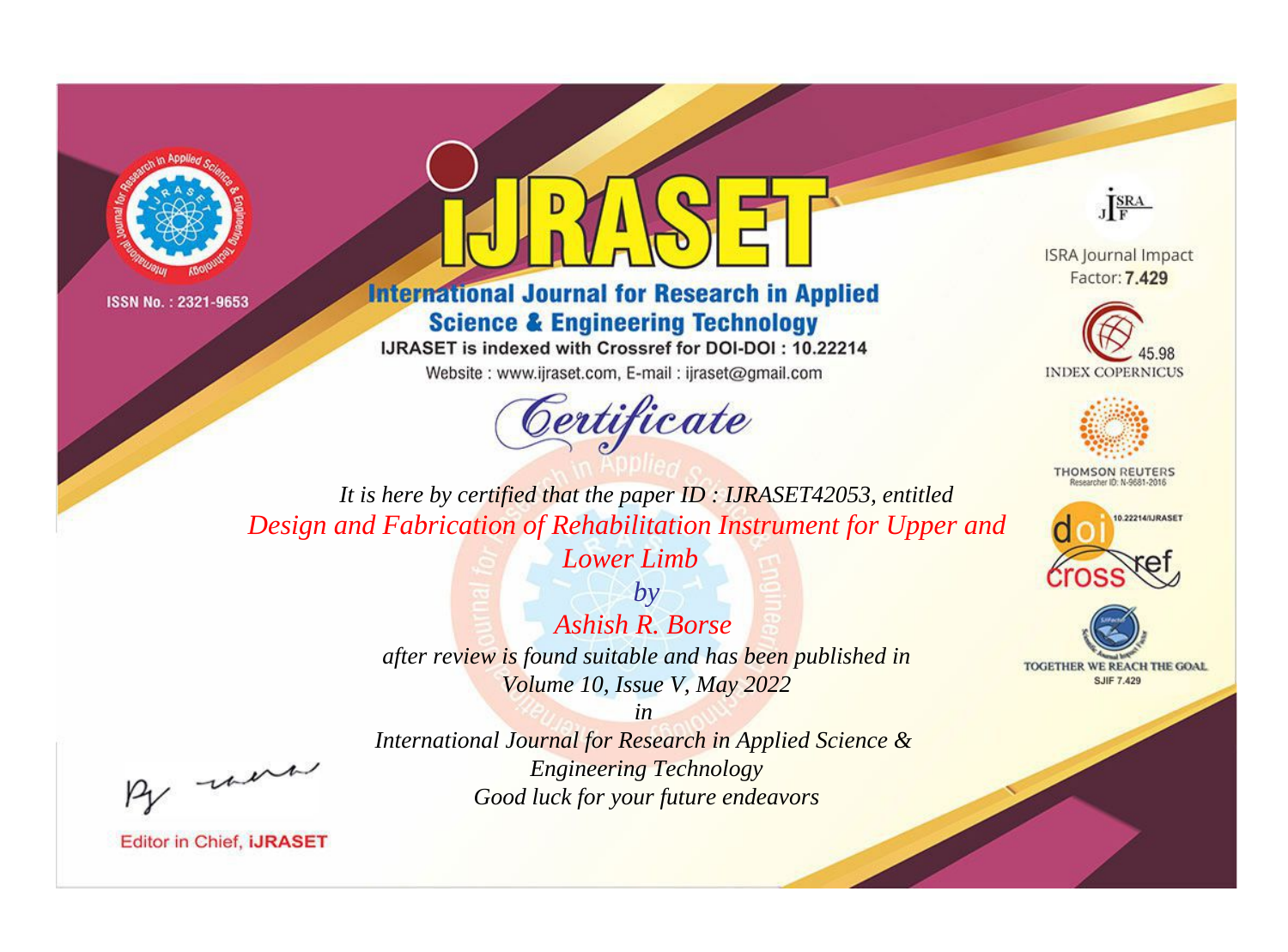



**International Journal for Research in Applied Science & Engineering Technology** 

IJRASET is indexed with Crossref for DOI-DOI: 10.22214

Website: www.ijraset.com, E-mail: ijraset@gmail.com





**ISRA Journal Impact** Factor: 7.429





**THOMSON REUTERS** 



TOGETHER WE REACH THE GOAL **SJIF 7.429** 

*It is here by certified that the paper ID : IJRASET42053, entitled Design and Fabrication of Rehabilitation Instrument for Upper and* 

*Lower Limb*

*by Hardik K. Bhoir after review is found suitable and has been published in Volume 10, Issue V, May 2022*

, were

*International Journal for Research in Applied Science & Engineering Technology Good luck for your future endeavors*

*in*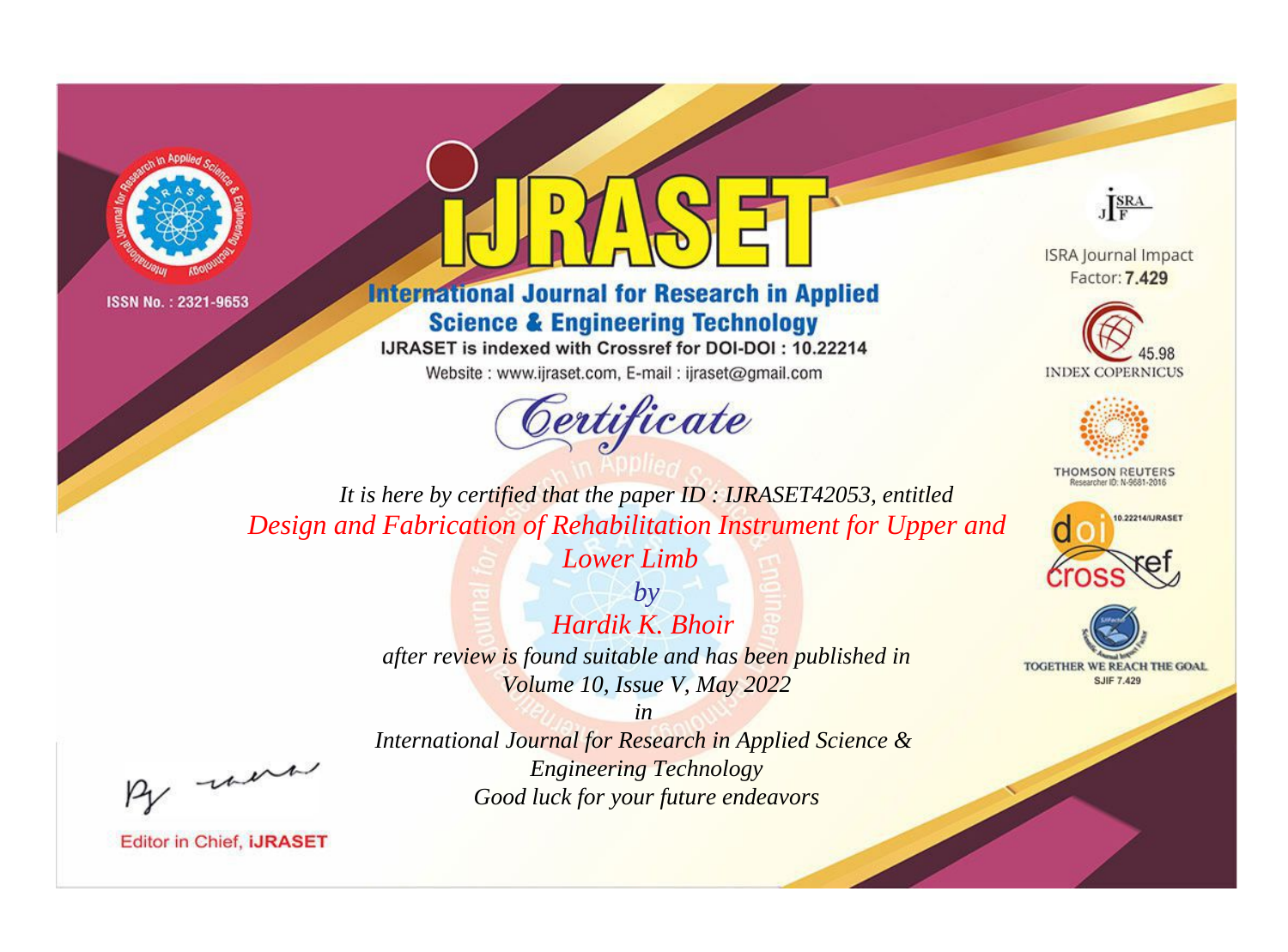



**International Journal for Research in Applied Science & Engineering Technology** 

IJRASET is indexed with Crossref for DOI-DOI: 10.22214

Website: www.ijraset.com, E-mail: ijraset@gmail.com





**ISRA Journal Impact** Factor: 7.429





**THOMSON REUTERS** 



TOGETHER WE REACH THE GOAL **SJIF 7.429** 

*It is here by certified that the paper ID : IJRASET42053, entitled Design and Fabrication of Rehabilitation Instrument for Upper and* 

*Lower Limb*

*by Nishant V. Gawad after review is found suitable and has been published in Volume 10, Issue V, May 2022*

, were

*International Journal for Research in Applied Science & Engineering Technology Good luck for your future endeavors*

*in*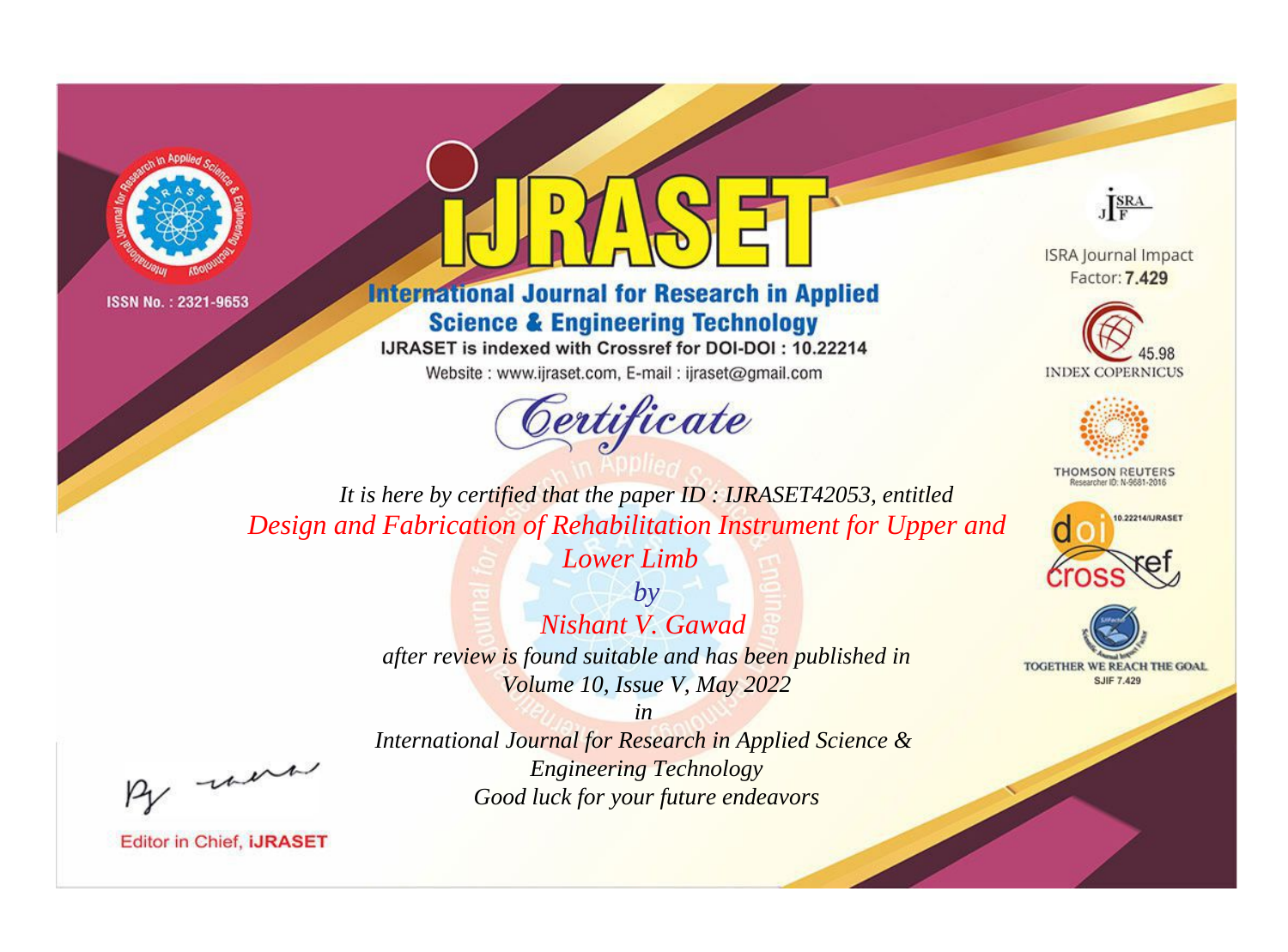



**International Journal for Research in Applied Science & Engineering Technology** 

IJRASET is indexed with Crossref for DOI-DOI: 10.22214

Website: www.ijraset.com, E-mail: ijraset@gmail.com





**ISRA Journal Impact** Factor: 7.429





**THOMSON REUTERS** 



TOGETHER WE REACH THE GOAL **SJIF 7.429** 

*It is here by certified that the paper ID : IJRASET42053, entitled Design and Fabrication of Rehabilitation Instrument for Upper and* 

*Lower Limb*

*by Pritesh R. Jaiswal after review is found suitable and has been published in Volume 10, Issue V, May 2022*

, were

*International Journal for Research in Applied Science & Engineering Technology Good luck for your future endeavors*

*in*